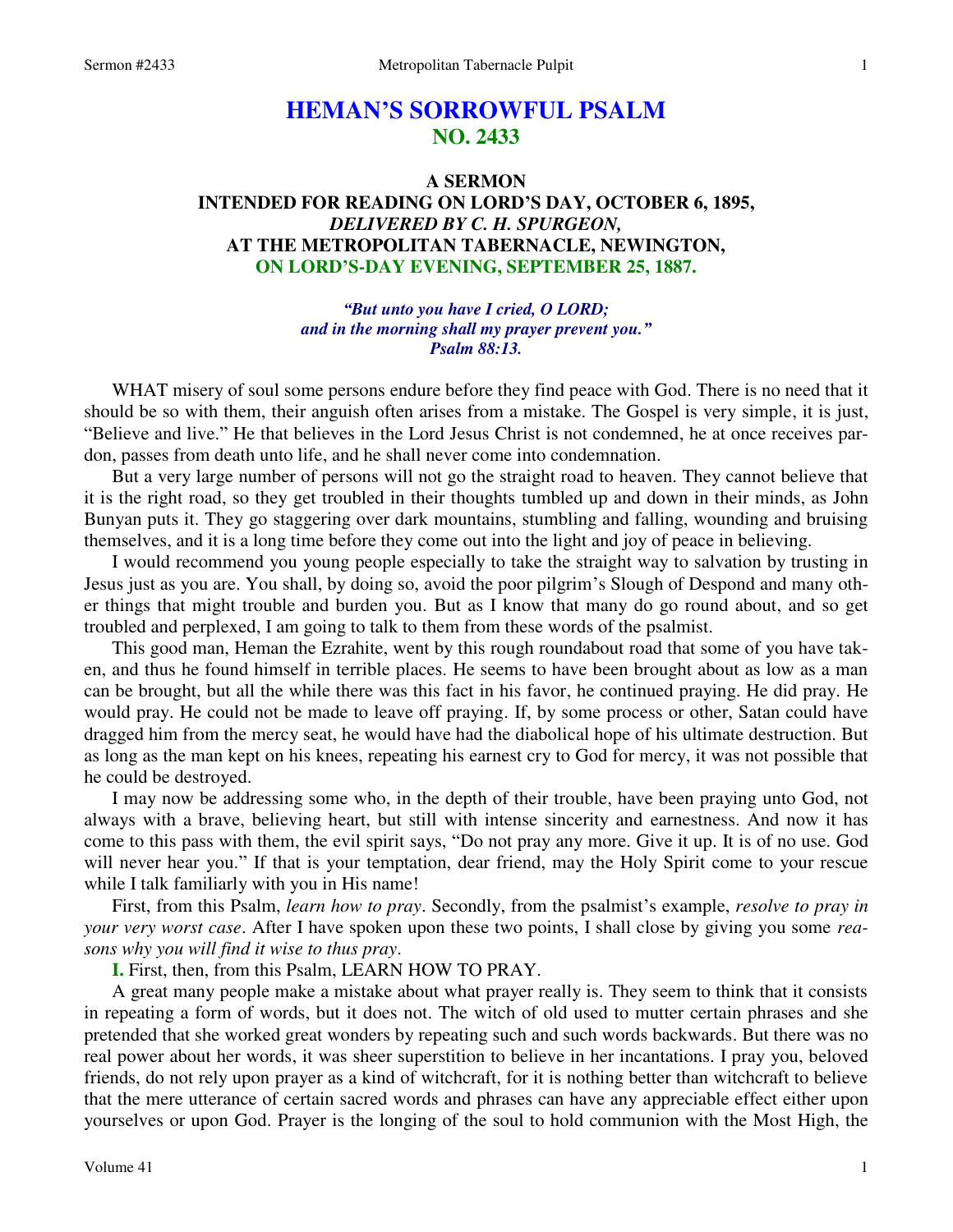desire of the heart to obtain blessings at His hands. James Montgomery happily described what real prayer is when he wrote,

> *"Prayer is the soul's sincere desire, Utter'd or unexpress'd, The motion of a hidden fire, That trembles in the breast.*

*Prayer is the burden of a sigh, The falling of a tear, The upward glancing of an eye, When none but God is near.* 

*Prayer is the simplest form of speech That infant lips can try. Prayer the most sublime strains that reach The Majesty on high.* 

*Prayer is the contrite sinners voice Returning from his ways While angels in their songs rejoice, And cry, 'Behold he prays!'"* 

If you would pray aright, you will do wisely to copy the writer of this Psalm and first, *tell the Lord your case*. In this Psalm, Heman makes a map of his life's history. He puts down all the dark places through which he has traveled. He mentions his sins, his sorrows, his hopes (if he had any), his fears, his woes, and so on. Now, that is real prayer, laying your case before the Lord. Go to your chamber, shut your door, and tell the Lord all about yourself.

Do you lack words? Well then, use no words. Tell Him all simply by the movements of your thought, for God can read the thoughts of men. Act as if you, like Hezekiah, were opening a letter and spread it out before the Lord. Hide nothing from Him. It is true that you cannot hide it, for He knows all about you, but still do not try to conceal anything from Your God.

Tell Him about your life of sin. Tell Him of your vain attempts to make yourself better. Tell Him of your many failures. Tell Him of your false hopes. Tell Him of all your blunders and mistakes, and then say, "Lord, I do not, even now, fully understand my own case, but You do. Do with me according to Your own wisdom and prudence, and save your servant, I beseech you." That is the way to pray. This is how the psalmist prayed. Try the same plan as soon as you get home. Nay, do not delay, but pray thus at once. Open your heart to God and spread your case before Him right now.

Then, the next rule of prayer is, *pray naturally*. Note that the psalmist says, "O LORD God of my salvation, I have cried day and night before you." Children are very eloquent when they cry, you have no need to teach them the arts of oratory or of posturing, when they really want a thing, they cry all over till they get it. That is truly the way to pray, when you so want the blessing that your heart and your flesh cry out to the living God. You will not need to trouble about words. Your eyes shall aid you with their liquid pleas. Your breath shall assist you as you sigh and sob. Every part of your being shall help you as you stretch out your hands unto God.

The best prayer is, like a cry, the most natural expression of the sorrow and the need of the heart. Come like that to God. Get upstairs into that little room, where no eye but the Lord's shall see you and there cry unto Him, "God be merciful to me, a sinner." That is the way to pray, not to repeat some pompous form which may have been useful to saints in ages gone by, but to let your very soul pour out itself like water before the Lord in the most natural way that it can find.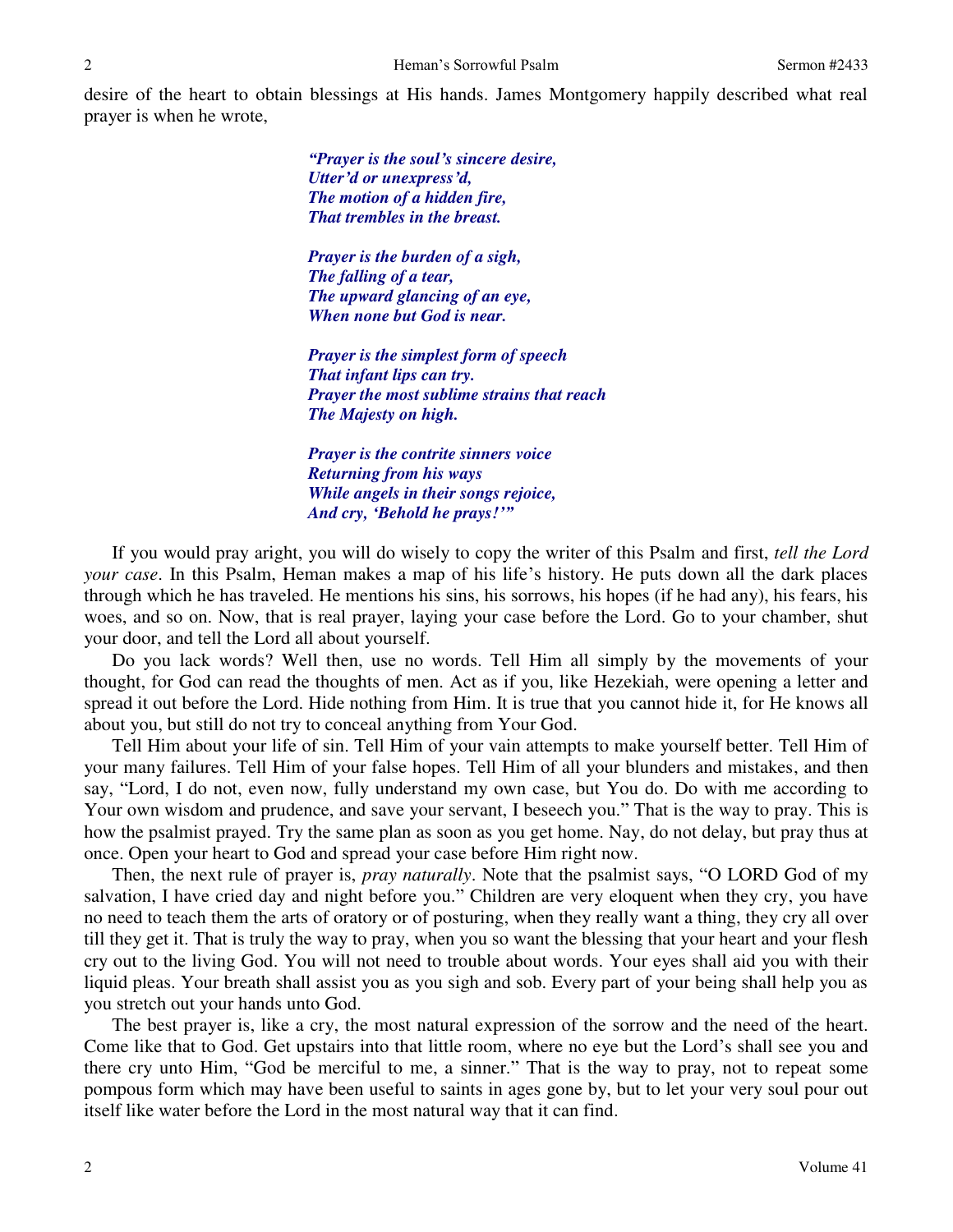But you must also notice, in the first verse, what is very essential to prayer. The psalmist says that he cried day and night before God. This makes a wonderful difference in prayer. Praying is not whistling to the winds, it is crying before God, speaking to God. You cannot see Him, but He is there. Then tell Him your case. You cannot hear His footsteps to remind you of His presence, but He is there, so ask for what you want, deal directly with God.

Remember what Paul wrote to the Hebrews, "He that comes to God must believe that he is, and that he is a rewarder of them that diligently seek him." Believe you that God is and that He hears prayer, and you shall find it to be so in your own experience. I challenge any man to put this matter to the test and see if he does not find it as I say. There never was one, yet, who did come thus to God and God sent him away empty.

Poor trembling soul, get you to your God. If hitherto your prayers have been earnest, but you have left out this one important point that you have not really prayed to Him, then begin at once in a better style. You may write a hundred letters to a friend, but you will never receive an answer to them if you do not properly direct them and put them into the post. So, many persons forget to direct and post their prayers by really presenting them before God.

Next, dear friends, this Psalm will help you in prayer if you read aright its first words, "O LORD God of my salvation." Pray with this belief fixed in your mind, that your help must come from God and pray expecting salvation from the Lord. It is true, whether you know it or not, that you are lost and that only God Himself can save you. Pray in the full belief of that fact. Go to God with this thought in your mind and this utterance out of your mouth, "O Lord, I am lost unless You help me. I am undone unless You come to my rescue. Here I am at your mercy seat, crying unto You, Lord, save me."

Do not go to so-called priests. Do not go to ministers or to Christian friends with any idea that they can help you the turn of an ounce. Go straight away to God, applying to Him through our Lord Jesus Christ, and it is not possible that He will turn you away. Try it and see. Some of us who were certainly as guilty as ever you can be, have tried this plan and we have found mercy, and we are therefore all the more earnest in entreating you and all other sinners to do the same.

Further, dear friends, that you may pray aright, notice that *the psalmist prayed often*. In the first verse he says, "I have cried day and night before you." Further on he says, "I have called daily upon you." I like those morning prayers of which our text speaks, "In the morning shall my prayer prevent you." I recollect, as a lad, when I was seeking the Savior, getting up with the sun that I might get time to read gracious books and to seek the Lord. When I look back upon it, I can see why the Word was blessed to me when I heard the Gospel preached in that Methodist chapel at Colchester, because I had, before that, been up many times crying to God for the blessing.

There are some people here who do not know what it is like early in the morning. You never did in your lives see the sunrise, did you, unless you got up earlier than usual one winter's morning? I have often proved that the early morning is the best part of the day. The dew of the morning has medicine in it to drive away many a disease. A little while all alone in the morning might prove to be the time in which God would meet with you, will you not try it?

But the psalmist says that he also prayed at night. Perhaps, when others were asleep, he stole from his couch and bowed His knee, and cried to God. When all is hushed and still, and there is, even in London, an hour of that kind, somewhere between three and four o'clock in the morning, when the streets cease for a while their almost perpetual grind, and the air is still and quiet—it is wonderful how you may be helped to pray by the silence that is round about you.

O friend, if you are not saved, I would beseech you to get up at the dead of night and cry to God for salvation. I would advise you not to go to your beds, nor to think of falling asleep till you have believed in Jesus to the saving of your soul, lest you should never wake up in this world, but should awake in that state in which there is no hope forever for those who have died impenitent.

Dear hearts, cry often, cry continually to God until He gives you this salvation. And after that I know you will always cry to Him, for you will not be able to help it. Prayer will become your daily breath and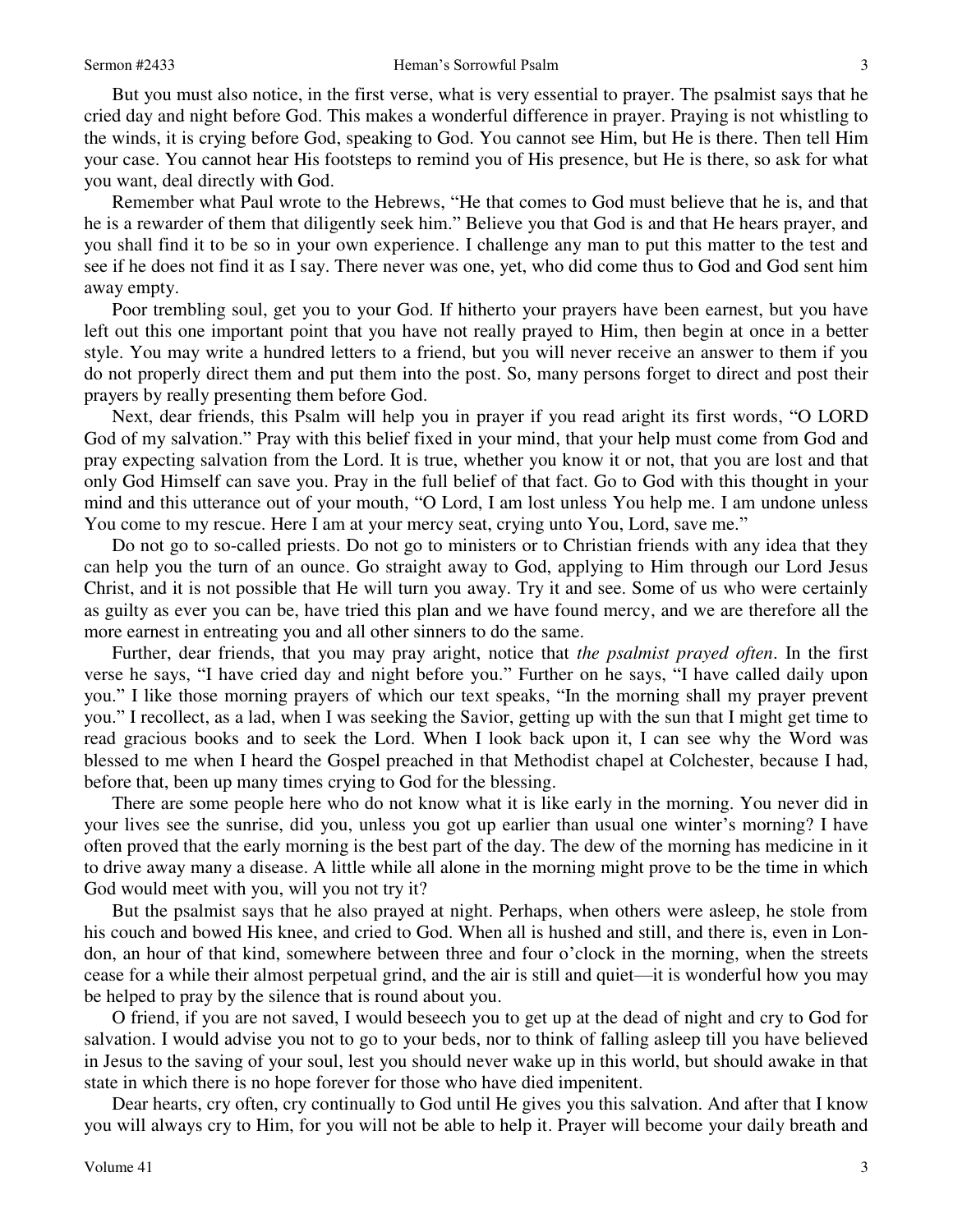you will pray, then, as naturally as your lungs now heave with the breath of life. But do pray often, even as Heman did.

The psalmist tells us also that *he prayed with weeping and mourning*. Read verse nine, "My eye mourns by reason of affliction: LORD, I have called daily upon you." That is a blessed style of praying, when the prayers are salted with penitential tears. If your heart is breaking with repentance and sorrow for sin, you will break down the bars which shut you out of hope and peace. If you will give up your sin, if you mourn over your sin, if you sigh and cry to become gracious and holy, you shall prevail before long, for God may permit a weeping penitent to stand awhile at mercy's door, but He can never send that penitent away empty, for it is written over that door (I can read the golden letters), "Him that comes to me I will in no wise cast out." While God lives, never shall a sinner truly come to Him and yet be cast out. I say again, go and try it, go and try it, and you shall find it to be even so.

Once more, you will perhaps find prayer more successful if you follow the psalmist's way of *praying pleadingly*. Notice how he puts it in the tenth verse, "Shall the dead arise and praise you?" Plead with God. If you are in earnest, you will soon find pleas that you can use with Him. "Lord, save me. It will glorify Your grace to save such a sinner as I am. Lord, save me, else I am lost to all eternity. Do not let me perish, Lord. Save me, O Lord, for Jesus died. By His agony and bloody sweat, by His cross and passion, save me."

I am going over the kind of pleas I used when I took my arguments and came before the throne of grace and said, "I will not go away, I will not quit the mercy seat except You bless me." Surely you can find some reason why you should be saved. Look not for it in any merit of your own, else you will look where you will never find it. But look to His free grace and sovereign love, to the heart of God and to the bleeding wounds of Jesus, and say to God, "Lord, I cannot, I will not, let You go except You bless me." If you pray in that fashion, it will not be long before the morning light of salvation will break in upon your troubled spirit.

**II.** This leads me now, briefly, to speak upon my second division from the psalmist's example, RE-SOLVE TO PRAY IN YOUR VERY WORST CASE.

I want to go over the Psalm again very rapidly, to remind you of the writer's experience. This man of God was, first, *full of troubles*. Note what he says in the third verse, "My soul is full of troubles." Yet he prayed. When you are full of troubles, go to God with them, that is the very time when you most need to pray.

"But" you say, "Mr. Spurgeon, you do not know all that I have to think of." No, but I do know that the more you have to think of, the more reason you have to go to God in prayer about it. That was a grand argument of Martin Luther when he said to his friend, "I have a very busy day today. I have so much work to do that I am afraid I shall not get through it all. I must have at least three hours' prayer or else I shall not have time to get through all my toil." The more work he had to do, the more prayer he felt that he needed. Is not that right? The more loads you have to drag, the more horses you need, and the more work there is to be done, the more reason is there for crying to God to help you to do it. That is not a waste of time. On the contrary, it is the best employment of time that anyone can have.

When you are full of trouble, pray the more. "Ah!" says one, "I gave up praying, sir, because I was in such trouble." Foolish brother! Foolish sister! Another says, "I went down in the world till I felt that I had not any clothes fit to come in." Clothes fit to come in? Any clothes are fit to come in, if you have paid for them. "Oh." says another, "but I was so troubled that I did not like to come." What! Not go to the house of the Lord when you want comfort most? That is the time when you ought certainly to come. Do not, I pray you, stay away from the outward means of grace when you are in trouble. But especially do not stay away from God Himself when you are tried and perplexed. When you are as full of trouble as you can be, then is the time to pray the most.

Next, it seems that the psalmist was *ready to die, "*My life draws near unto the grave." Well, do not leave off praying because you are ready to die. Then, surely, is the time to pray more earnestly than ever.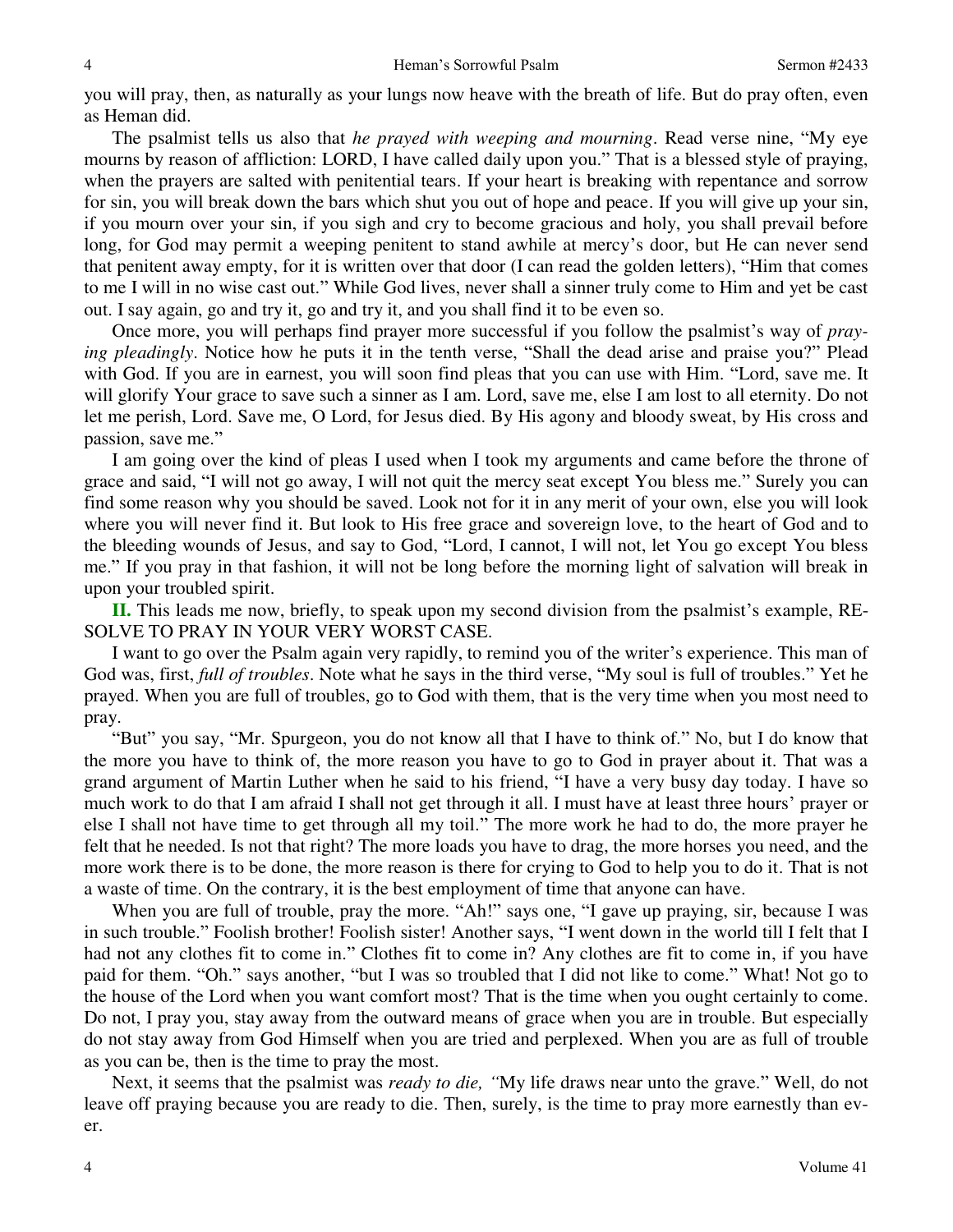*"Prayer is the Christian's vital breath, The Christian's native air. His watchword at the gates of death He enters heaven with prayer."* 

If you are going to die, die praying. Do not let the fear of death stop your praying, that would be folly, indeed.

Moreover, the psalmist had *given himself up*, "I am counted with them that go down into the pit." Well now, if you have given yourself up, yet still pray. I know that you say, "Sir, I am in despair." Well, offer one more prayer, brother. One more prayer and if you should not get comfort then, I will come to you and say, yet again, "One more prayer." If you despair of everything else, yet do not despair of the mercy of God. Your extremity will be the Lord's opportunity. Keep on praying. As long as you are out of hell, still keep on praying, and so you shall never go there, for no praying soul can ever be cast away from the presence of God. Keep on praying, I beseech you, even if worse comes to worse.

I fancy that I hear you say, "Oh, but I have no strength left!" Well, then, you are just like Heman, *strengthless*, for he said, "I am as a man that has no strength." Pray all the more if that is your case. If you have not strength to kneel, fall flat on your face and pray to God, but keep at it, hold on to it. If you can scarcely hold on, yet somehow or other get a grip of the divine promise and plead for God's mercy for the sake of Jesus and you shall never perish.

I do not know whether I am spreading my net widely enough, but there may be one who says, "*I am forgotten*." Then listen to what Heman says, "I am like the slain that are in the grave, whom you remember no more: and they are cut off from your hand." Man, if you have written yourself down as lost, if you have given up all prayer, if you do never open your Bible, if you have resolved never again to come to the house of God, because you despair of mercy, yet, I beseech you, know that it is a lie that deceives you. There is still hope for you. Believe that Jesus still receives sinners—ay, such sinners as you are and go to Him by believing prayer and you shall yet find mercy. There are many records of men and women who have been in despair through guilt for twenty years or even a longer period, and then have been divinely delivered.

I remember one case, that of Mr. Timothy Rogers, who was twenty-eight years in despair and yet came out to light and liberty, and wrote a wonderful book on trouble of mind, which has been a comfort to many other afflicted souls. Do not despair even if Satan seems to have gripped you and to be dragging you down to the bottomless pit. As long as you yet live, the Gospel woos you and entreats you to believe in Jesus Christ, for there is yet room in the heart of God and in the love of God for such a sinner as you are. I pray you, do not cease to cry unto God. Still continue calling upon Him till He gives you a comforting answer.

Perhaps you say, "*I feel the wrath of God so heavily*." What if you do? Go and plead the mercy of God in Christ and as Christ, in the stead of sinners, bore His Father's wrath, go and rest in that great vicarious sacrifice. "But I have nobody to speak to," says another. Never mind if you have not, that is all the more reason why you should pray to God and plead with God, who will not leave you.

"*But I am distracted*," says another. Yes, and you will be distracted, and I should not wonder if you went out of your mind unless you go to God as you are, and implore Him to look at your distractions and to lay His gentle hand upon you, and restore you to yourself and then to restore you to Himself.

I wish I knew how to plead with each one of you personally. I feel that I want to go down these stairs and round these galleries, and to pick out men and women who are being tempted not to pray again, and to give each of them a brotherly grip of the hand and to say, "Do not cease to plead for your life. Do not cease to look to Jesus on the tree. Hope you in Him. It is Satan's desire to ruin you by leading you to despair. Take heart of hope and believe that mercy's gate is still open to you. Come, and welcome, and you shall in no wise be cast out."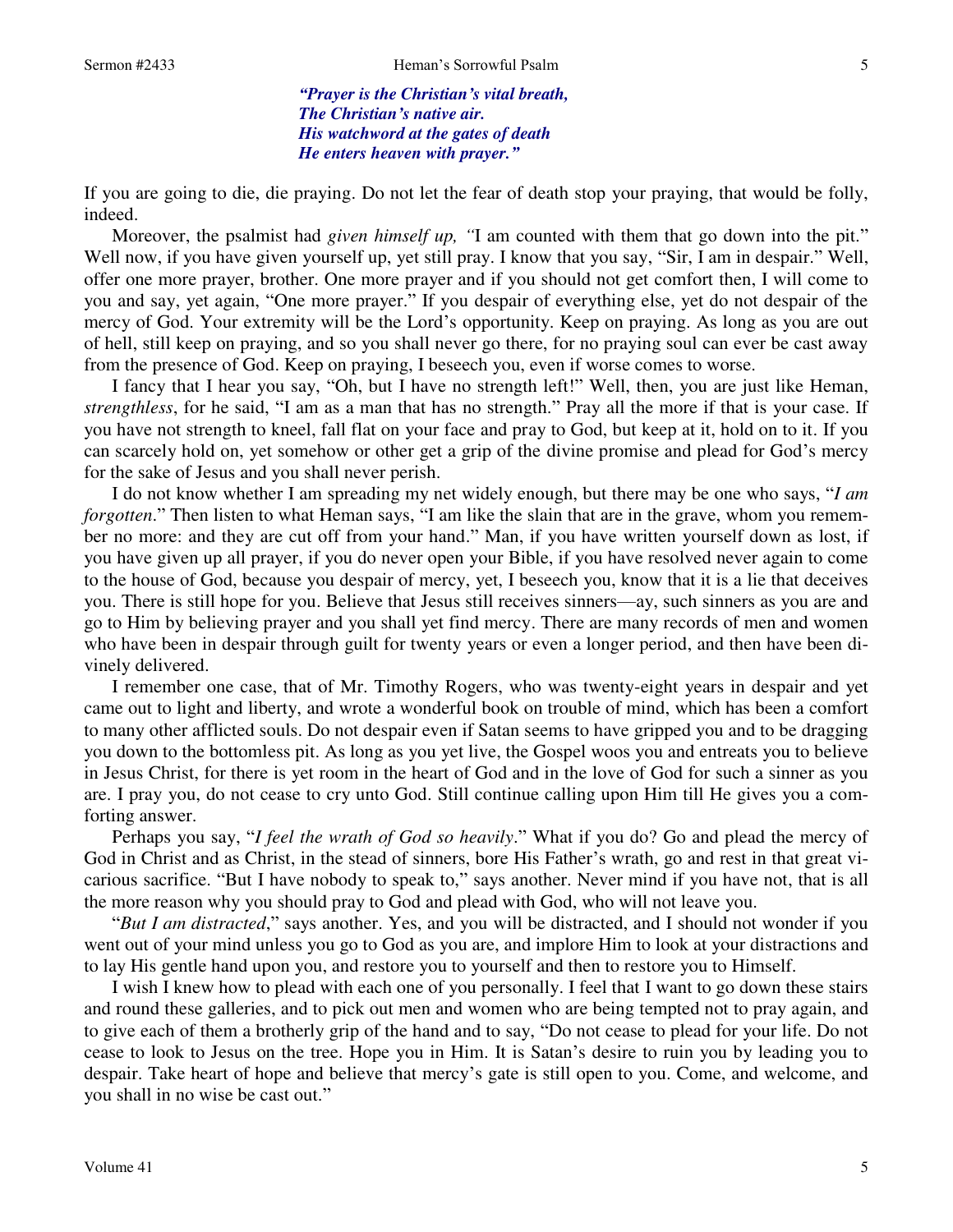**III.** Now I finish with A FEW REASONS WHY YOU SHOULD KEEP ON PRAYING and why you should add to your prayer a simple confidence in our Lord and Savior Jesus Christ.

This is the first reason. Suppose, dear friend, and I do not like even to *suppose* such a thing, but for the sake of argument, suppose that what your despair says is true, that you will perish? Then *you cannot lose anything by prayer*, can you? Remember what we sang a few minutes ago,

> *"I can but perish if I go. I am resolved to try, For if I stay away, I know I must forever die."*

I repeat that you cannot lose anything by prayer. "Oh!" I have said to myself, when broken down under a sense of sin, "God cannot be angry with me for crying to Him for mercy. Surely that cannot be an increase of my guilt—that I dare to say, 'Lord, forgive me.' The worst criminal before a judge may at least beg for mercy, so I will put in my plea, in broken words and with many tears. I cannot lose anything by praying and therefore, I will certainly continue to pray unto the Lord."

Moreover, dear friends, *it is not so great a thing, after all, to have to continue to ask*. It is not so hard a thing for me to be made to wait a little while. As a sinner, I kept God waiting for me long enough, ay, far too long. He called, but I would not come, what wonder if now He keeps me waiting? Shall I be in a pet and say, "I will wait no longer"? Oh, the many sermons I have heard and thrown on one side! Oh, the many times the Spirit of God has touched my conscience and I have resisted His strivings! Ought I therefore to be at all surprised if now He should say to me, "You must wait a bit at mercy's gate, for I will have you knock, and knock, and knock again before I let you in"? Oh, no, it is not so hard a thing, and it will pay me for waiting! When He does but open the gate, I shall think very little of the many prayers and tears that I have offered to Him I shall be so overjoyed to get inside that I shall bless Him for keeping me waiting. Therefore, my soul, press on.

Keep on praying, for what if He should, after all, hear you? O poor heart, what if, after all, your sin should be forgiven you and you should become a child of God? O you forlorn one, what if the light of heaven should yet shine in upon your heart and all the bells of holy joy should ring within your spirit? What if it should be so? And it will be so if you believe in the Lord Jesus Christ. It may be that you are within an inch of salvation even now. Let me tell you, if you are but looking to Jesus, you have salvation already. One trustful glance at Him upon the cross, and you are saved, saved now, and saved forever. God grant that it may be so with you!

At any rate, cease not to pray, *for He to whom you pray is a gracious God*. The widow who went to the unjust judge was persistent and prevailed with him, unjust as he was. But you are pleading with a loving God who gave His Son to die for sinners. Take good heart, you will not plead in vain, for He loves to hear your prayers. He must, He will answer you, for He is a God of grace.

Besides, *if He does not save you, will He be a gainer by it*? And if He does save you, will He be a loser by it? Oh, no, dear heart! If He will save you, it will increase His honor and His glory. Why, you yourself will tell everybody what a good God He is, will you not? And your friends and your neighbors, when they see you saved, such a sinner as you are, will begin to say to one another, "Here is a wonder of grace. See what God has done for this man. Let us come and seek Him, too." It is not to God's disadvantage to save you, now that Christ has died. Therefore, take heart and be of good courage.

Moreover, *He has heard others*. He who speaks to you, now boldly tells you that God heard him. "I sought the LORD, and he heard me, and delivered me from all my fears….This poor man cried and the LORD heard him and saved him out of all his troubles." Come along with you, whoever you are. I am sure you can pray as well as I did when first I sought His face. I am sure you know about as much of the Gospel as I did when I first looked to Him, for I did not really know the truth till I heard that word, "Look! Look! Look!" That is about all I know even now. I look at Jesus and He looks at me. I am look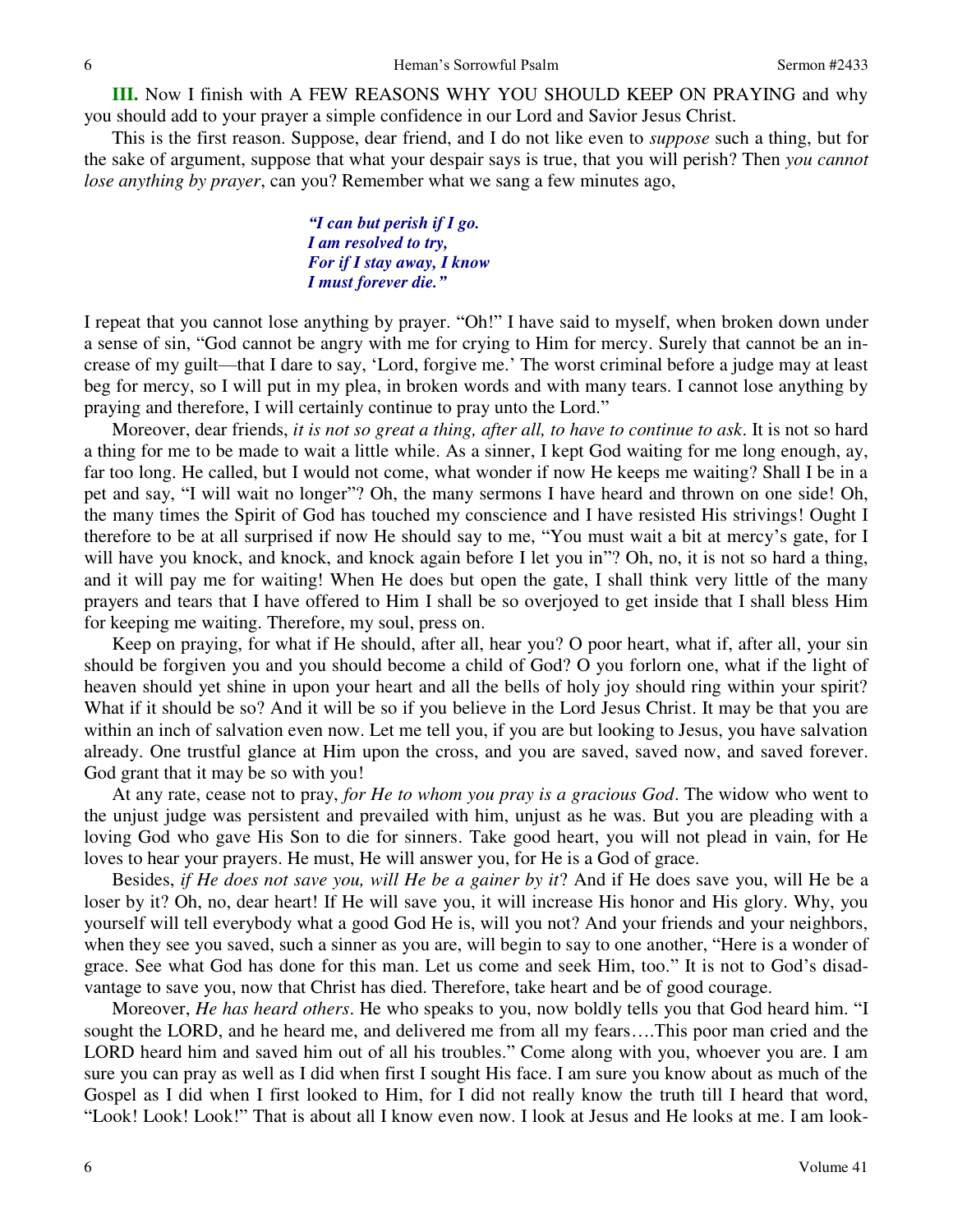ing to Jesus, and I am lightened of all my burden. That is the whole story. Look you to Him and you shall be lightened, too. If others have been saved, why should you not be saved? Therefore, pluck up heart and still cry mightily and believingly to Him.

More than that, *the Lord has promised to hear you*. Listen, "Call upon me in the day of trouble: I will deliver you, and you shall glorify me." Here is another precious promise, "Whosoever shall call on the name of the LORD shall be saved." That is a big, "whosoever". Let me repeat that text, "Whosoever shall call on the name of the LORD shall be saved." "If we confess our sins, he is faithful and just to forgive us our sins, and to cleanse us from all unrighteousness." The Lord does hear prayer. Do not let any unbelief upon that point linger any longer in your heart. He will hear you now sitting in your pew. Try it. Try it. If you have been praying for months and yet no peaceable answer has come to you, resolve this moment that you will never cease your entreaties until He grants you the desire of your heart.

I am looking upon many young men and maidens here, how I wish that they would all look to Jesus even now! Oh, that at least some of you, dear young friends, might begin to be Christians from this very hour! The harvest is past, the summer is well-nigh ended, and you are not saved. Before the leaves fall from the trees, yield yourselves to Jesus. There are some boys and girls here, the Lord grant that they may, while they are yet children, trust in Jesus and be saved!

But the most of you are men and women in middle life and many, very many of you, are aged people. Have you found Christ, dear friend? Are there any of you old folks who are without Christ? I cannot make you out, grey-headed and yet unconverted? What is to become of you? In the order of nature, you must soon die. The young may die, but the old must. Oh, that you would not rest in your declining years till all is right for eternity! You know what accidents are constantly occurring and how suddenly men pass into eternity! A man has heart disease and without a moment's warning he is hurried before his Maker's bar. Prepare to meet your God and do so by believing in Him whom God has set forth to be the Savior of men, even the Lord Jesus Christ, who died, "the just for the unjust, that he might bring us to God."

God bless you, dear hearers! We shall never, all of us, meet again on earth, that is not possible among these thousands from all quarters of the globe, but may the sincere penitent prayer of all the unsaved among us be so heard that we may all meet in heaven! Amen and Amen.

## **EXPOSITION BY C. H. SPURGEON:**

### *PSALM 88.*

A Song or Psalm for the sons of Korah, to the chief Musician upon Mahaloth Leannoth, Maschil of Heman the Ezrahite.

I think that this is the darkest of all the Psalms, it has hardly a spot of light in it. The only bright words that I know of are in the first verse. The rest of the Psalm is very dark and very dreary. Why, then, am I going to read it? Because, it may be there is some poor heart here that is very heavy. You cannot tell out of this great crowd how many sorrowing and burdened spirits there may be amongst us, but there may be a dozen or two of persons who are driven almost to despair.

My dear friend, if this is your case, I want you to know that somebody else has been just where you are. Remember how the shipwrecked man upon the lonely island all of a sudden came upon the footprints of another human being? So here, on the lone island of despondency, you shall be able to trace the footprints of another who has been there before you. Hear how he prays.

**Verse 1.** *O LORD God of my salvation, I have cried day and night before you.* 

It was only a cry, a cry as of an animal in pain, or at best, the cry as of a child that has lost its mother. "I have cried day and night before you."

**2.** *Let my prayer come before you.*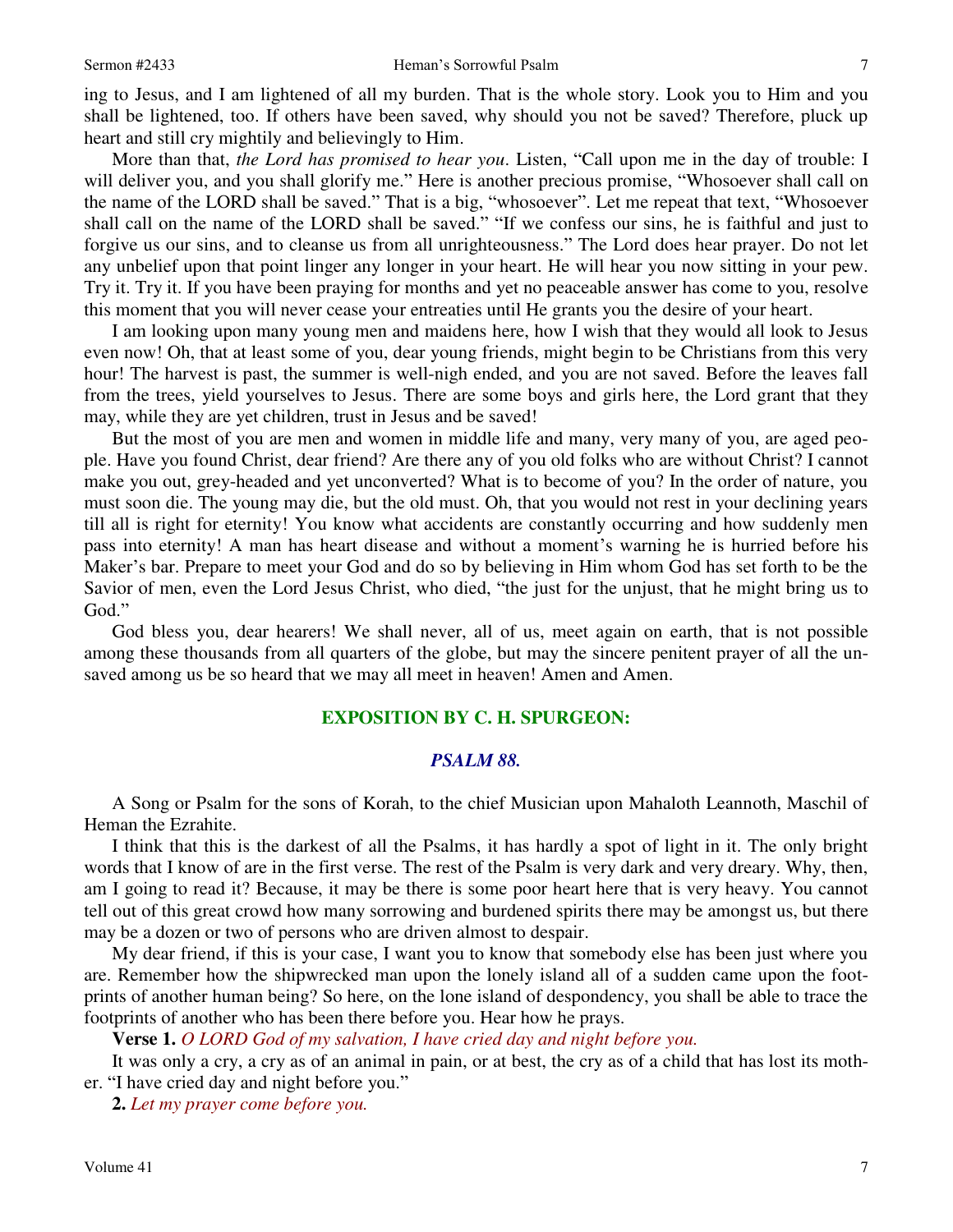"Give me an audience, O Lord. Do not shut the door in my face. My prayer has been knocking, knocking, knocking, at Your gate. Open it. 'Let my prayer come before you.'"

**2.** *Incline your ear unto my cry.* 

"Stoop down to me out of heaven, O Lord. Bow that ear of Yours to hear even my feeble and unworthy cry. I know that I do not deserve it. I know that it will be a great act of condescension on Your part, but do 'incline Your ear unto my cry.'"

**3.** *For my soul is full of troubles.* 

"Full of troubles, brimming over with grief, and every drop of it is as bitter as gall."

**3, 4.** *And my life draws nigh unto the grave. I am counted with them that go down into the pit.* 

"They put me down as a dead man. They that see the lines of fierce despair upon my face reckon that I cannot live long. 'I am counted with them that go down into the pit.'" These were his pleas in crying unto God,

> *"Distresses round me thicken, My life draws near the grave. Descend, O Lord, to quicken, Descend, my soul to save!"*

#### **4.** *I am as a man that has no strength.*

Here is one, in the time of manhood, when he should be strongest, who yet says, "I am as a man that has no strength." This subject may not interest some of you, just now, but it is here, so we must mention it. And it may be wanted even by you one of these days. Bright eyes are not always bright and the earthly joy that leaps and dances does not abide forever. The day may come when you will turn to this Psalm with the two eights to it and find comfort in it because it describes your case also.

#### **5.** *Free among the dead,*

A freeman of the sepulcher, at home at death's dark door. "Free among the dead,"

**5.** *Like the slain that lie in the grave, whom you remember no more: and they are cut off from your hand.* 

This is, perhaps, the most awful depth of the whole Psalm. The writer bemoaned that he was not remembered even by God anymore and that he was cut off from God's hand, at least, so he thought.

**6, 7.** *You have laid me in the lowest pit, in darkness, in the deeps. Your wrath lies hard upon me, and you have afflicted me with all your waves. Selah.* 

Very properly here comes a, "Selah." Such a strain upon the harp strings had put them all out of tune. So the players had notice to retune their harps and the singers were bid to lift up the strain of their song. It seems to me as if the writer here lifted his head above the waves of the tempestuous sea and still kept on swimming.

**8.** *You have put away my acquaintance far from me; you have made me an abomination unto them: I am shut up, and I cannot come forth.* 

This is the utterance of a soul imprisoned in solitary confinement, nobody able to come to it to breathe out consolation. "You have put away my acquaintance far from me. They cannot come to me and I am shut up, and I cannot come forth to them."

**9.** *My eyes mourn by reason of affliction: LORD, I have called daily upon you, I have stretched out my hands unto you.* 

Now hear how the psalmist pleads with the Lord. Prayer is always best when it rises to pleading. The man who understands the sacred art of prayer becomes a special pleader with God.

**10.** *Will You show wonders to the dead? Shall the dead arise and praise you? Selah.* 

"Shall the dead arise and praise you?" Not in this life, though the godly will praise the Lord in the world to come. But now, when a Christian dies, God loses a chorister from the choirs of earth, there is one less to sing His praises here and the psalmist therefore pleads, "Lord, if I live, You can show Your